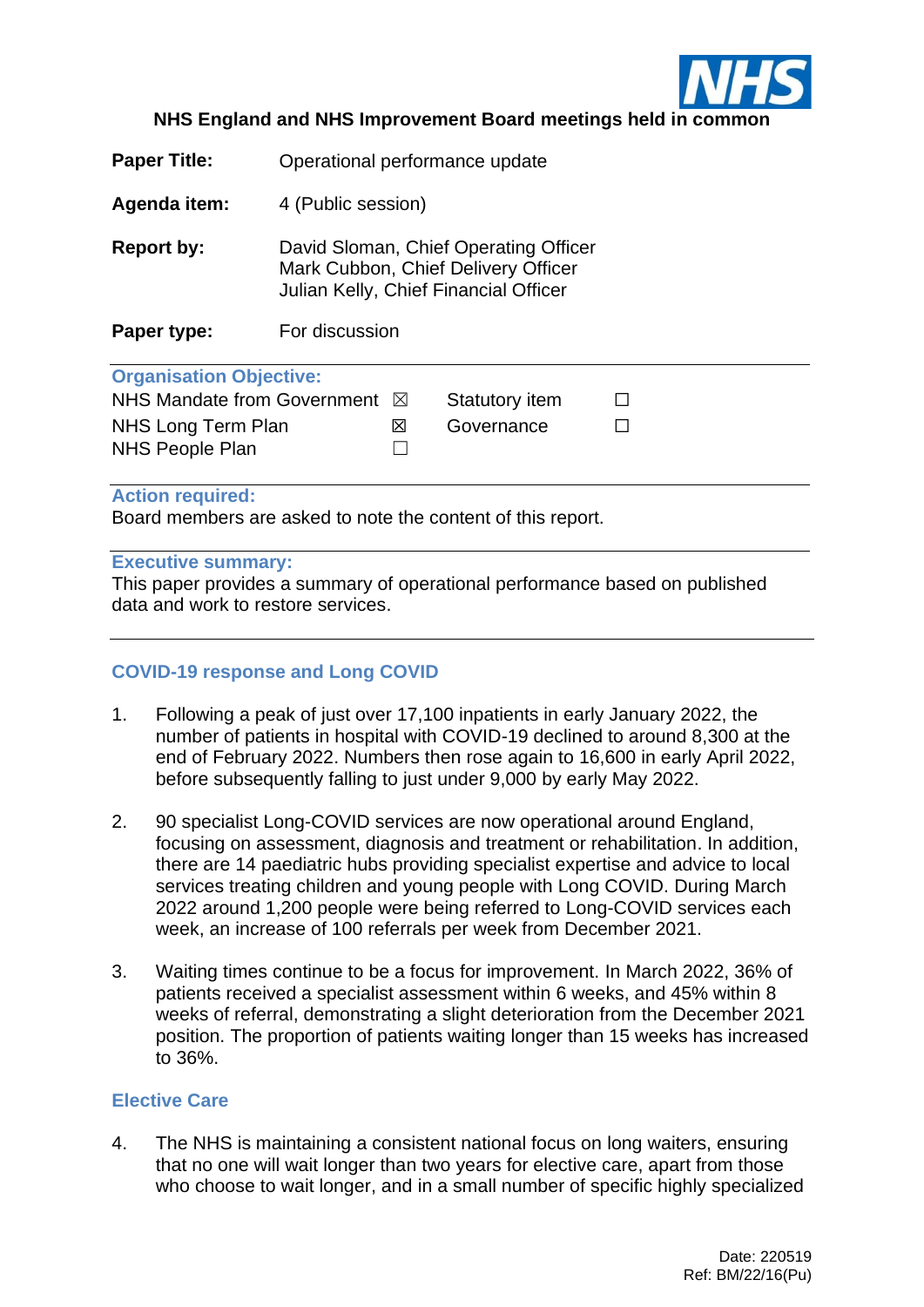and complex areas and patients. Work with the most challenged providers is leading to significant progress on reducing the number of long-waiting patients. Since April 2021, the NHS has treated over 400,000 patients who, if not treated, would have been waiting over two years by the end of March 2022.

- 5. The elective waiting list for February 2022 stood at just under 6.2 million, with 299,478 patients waiting 52 weeks or longer for treatment, representing a decrease of around 12,000 compared to the number of patients waiting 52 weeks or longer in January 2022. There are now 23,281 patients who have been waiting 104 weeks or longer for treatment, a decrease from 23,778 in January 2022. Published management information shows that at the end of March, the number of patients waiting over 104 weeks in acute providers had reduced to below 15,000. Median waits in February 2022 were 13.1 weeks, up from 13.0 weeks in January 2022.
- 6. Work with regions has commenced on bids for the Targeted Investment Fund (capital investment) for 2022-2025, with a number of proposals focused on establishing or expanding surgical hubs. The objective of the fund is to ensure greater separation of elective and emergency activity to increase the resilience and efficiency of elective services.
- 7. A broader personalised outpatient model, has been developed based on learning from four in-depth pilot trusts. This includes existing good practice and strong clinical engagement with a wide range of stakeholders. Work is being undertaken to ensure there is necessary capacity to support elective recovery. For example, an Investment and Innovation Fund (IIF) indicator has been introduced to resource Primary Care Networks for the use of pre-referral specialist advice (in twelve specialties) prior to moving on to secondary care. Systems will continue to be supported through a national dashboard and other tools and resources, including guidance tailored to specific specialties.
- 8. The approach to inclusive elective recovery includes set actions and identified risks for the potential to exacerbate healthcare inequalities in access, experience and outcomes with a concerted systematic effort to ensure waiting lists are consistently reviewed by ethnicity and deprivation. Progress has been made in promoting and supporting an inclusive elective recovery, with an advisory note for systems to support with drafting operational planning returns and recovery plans. This is alongside an additional £200M secured for health inequalities core allocations which can be spent in line with health inequalities priorities, such as ensuring an inclusive elective recovery.

## **Urgent and Emergency Care**

- 9. In March 2022 there were just under 2.2 million patients seen across A&E departments in England, representing a 29% year-on year-increase. Performance against the 4 hour standard was 71.6% in March 2022, compared to 86.1% in March 2021.
- 10. NHS 111 demand continues on a general upward trend, with higher volumes of calls than were experienced pre-pandemic. Just under 1.6 million calls were received in February 2022 (equating to around 56,000 per day), with volumes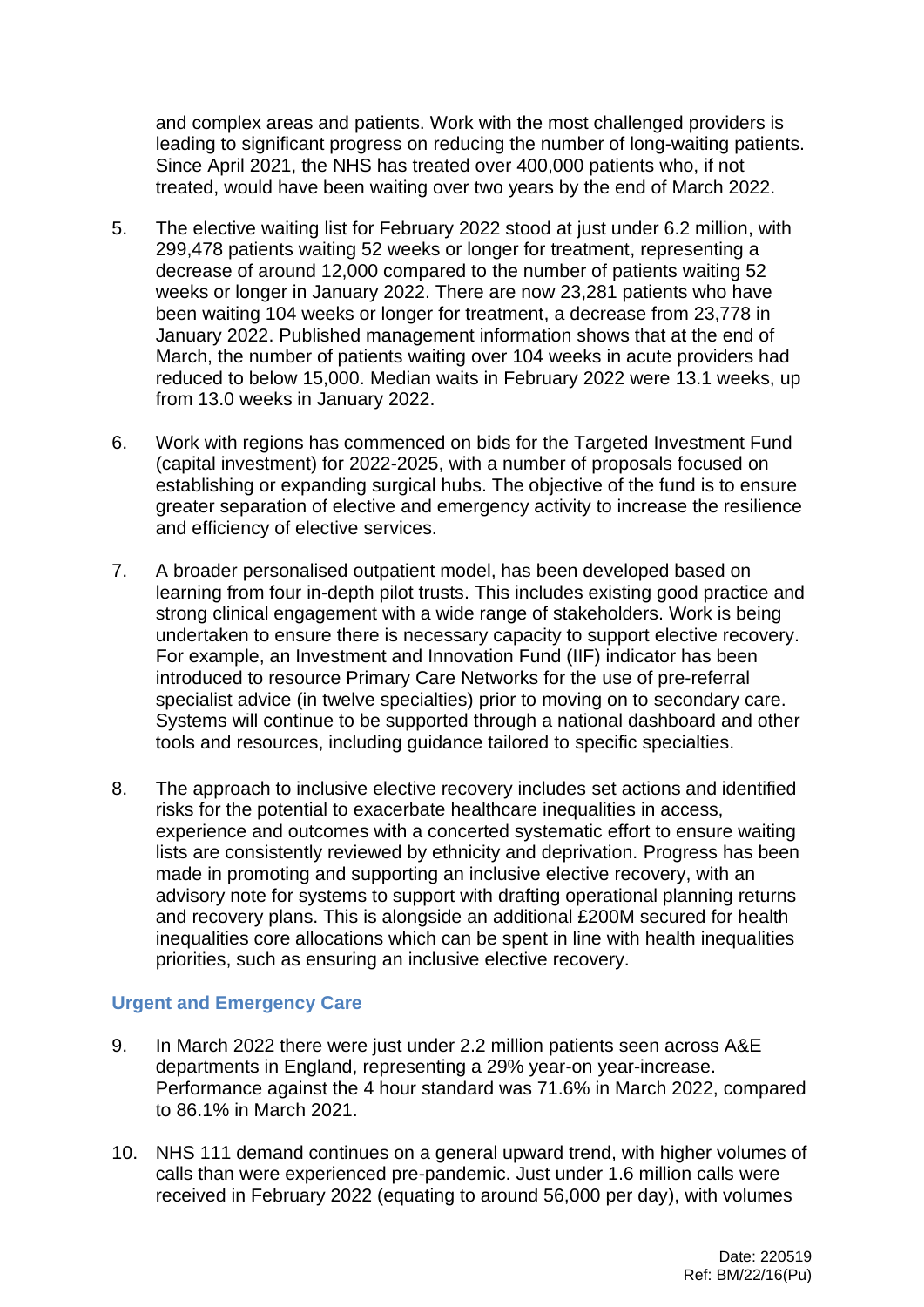slightly lower than those experienced in the previous month.

- 11. Ambulance services are still experiencing high pressures, with 999 responding to just over 960,000 calls in March 2022 (an average of 30,995 calls per day and an increase of 46.2% from the March 2021 position). National performance against the Category 1 mean was 9 minutes and 35 seconds. The national standard sets out that all ambulance trusts must respond to Category 1 calls in 7 minutes on average, and respond to 90% of Category 1 calls in 15 minutes.
- 12. Hospital handover delays continue to present a key challenge to ambulance performance. Work continues with acute sites, regions and ICSs in England facing the greatest challenges with the aim to support the implementation of the most impactful interventions, along with the development of plans agreed by Integrated Care Systems. This is to ensure a joined up approach to manage handover delays, possible risks at system level and improve overall ambulance performance.
- 13. In terms of health inequalities, A&E attendances have recovered at a slightly faster pace for the most deprived quintile (98%) compared to the least deprived quintile (96%) for activity in Q3 2021-22 compared to Q3 2019-20. A&E attendance and non-elective admissions for more deprived groups are proportionately higher than for the least deprived patients.
- 14. As set out in the UEC recovery plan, there has been progress from a wide range of stakeholders to develop guidance for systems on a best practice UEC pathway for homeless and rough-sleeping patients attending A&E.

# **Diagnostics**

- 15. 1.86 million of the 15 key diagnostic tests were performed in February 2022, significantly above February 2021 levels. With continued high volumes of preexisting and new demand, 24% of patients waiting were over 6 weeks for a diagnostic test in February 2022. The elective recovery plan aims to see this reduced to 5% by March 2025.
- 16. Following the Treasury's approval of the business case to support the digitisation of diagnostic care, this funding will enable labs to share patient results, tests and scans more easily and will enable quicker diagnosis and help tackle waiting lists.

# **Cancer**

- 17. Urgent cancer referrals have been at record levels for the past year, at 116% of pre-pandemic levels in February 2022. Our case-finding initiatives and public awareness campaigns are paying off – GPs are referring more people for urgent cancer checks than ever before with 11,000 patients seen each working day in February 2022, the second highest level on record.
- 18. We delivered a prostate cancer risk awareness campaign with Prostate Cancer UK (PCUK) to encourage people to come forward and to locate the people who have not started prostate cancer treatment that we would have expected to.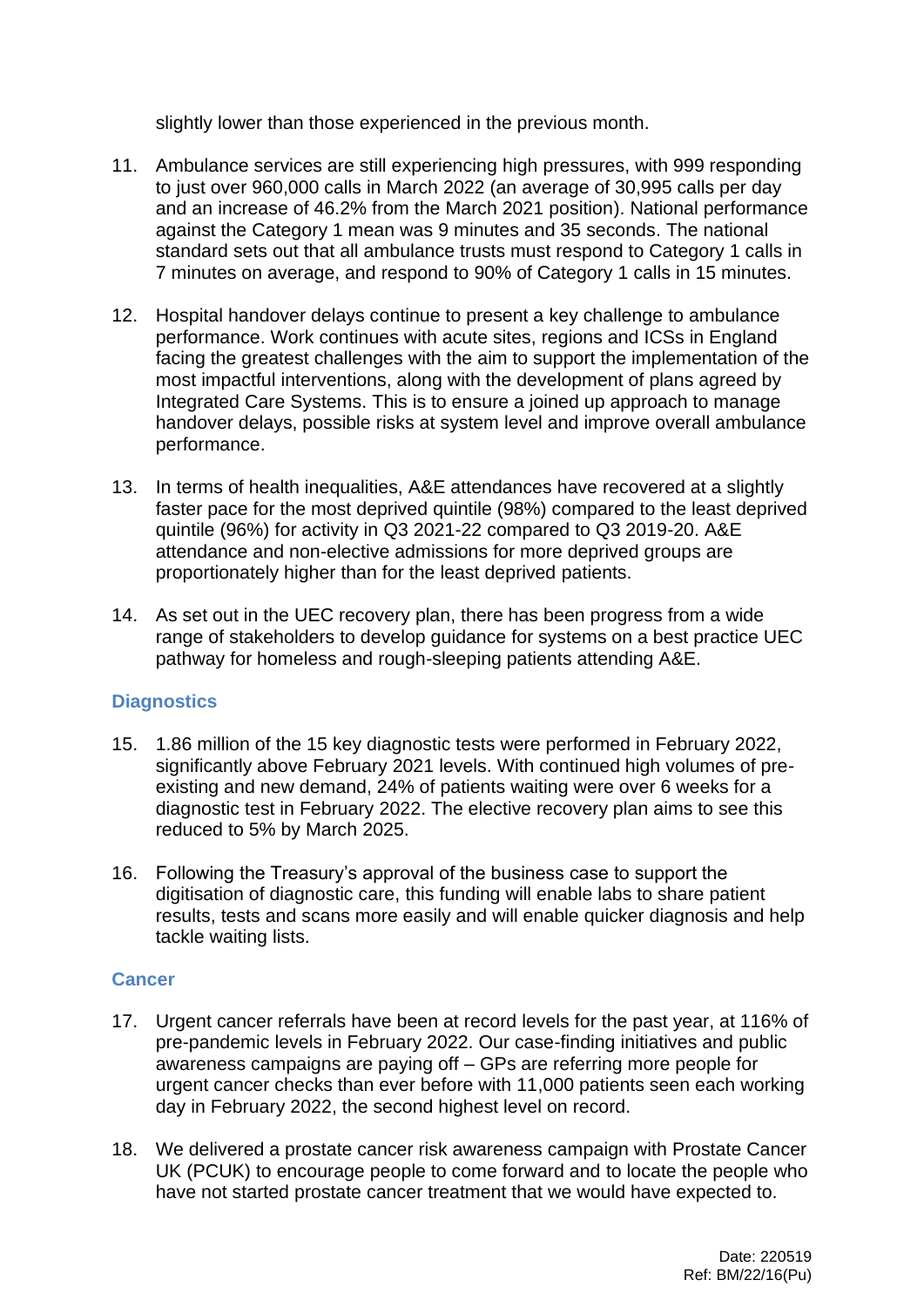Over half a million people completed PCUK's clinically-approved risk checker, 80% of whom were at a higher risk due to ethnicity, age and/or a family history of prostate cancer.

- 19. Our Targeted Lung Health Check programme is focused across areas with high lung cancer mortality and, typically, high levels of deprivation. A full year of the nine year life expectancy gap between the richest and poorest areas is attributable to lung cancer, and another year of that gap is attributable to other respiratory diseases which will also be addressed as a result of the TLHC programme.
- 20. First treatments for cancer were at 102% of pre-pandemic levels in January and February 2022. We are expanding diagnostic and treatment capacity through pathway transformation and additional capital investment to increase activity levels and reduce cancer waiting times.

## **Primary care**

- 21. General practice continues to be incredibly active, with 30.1m total appointments, including 415,000 for COVID-19 vaccinations, delivered by general practice in March 2022.
- 22. Updated GP Contract financial information, Network Contract Direct Enhanced Service and arrangements for the Quality and Outcomes Framework for 2022/23 were published on 31 March 2022. These will support commissioners and practices in implementing the changes to the GP contract for 2022/23. In addition, legal regulations that underpin further changes to the contract on pay transparency, deceased patient records and COVID-19 medical exemption certification will come into force in July.
- 23. Latest general practice workforce statistics show that as at 31st March 2022, there were 35,988 full time equivalent doctors working in general practice (45,280 headcount) in England. There has been an increase overall of 1,462 (4.2%) FTE against the 6,000 FTE manifesto commitment baseline of 31 March 2019.
- 24. Negotiations are ongoing with the Pharmaceutical Services Negotiating Committee (PSNC) to agree terms of the Community Pharmacy Contractual Framework for 22/23, and with the British Dental Association (BDA) to finalise proposals on dental system reform ahead of cross government clearance.

## **Discharge and Community Services**

- 25. As health and social care systems have stepped up arrangements to manage the impact of the Omicron COVID-19 variant, with particular pressures on social care capacity driving discharge challenges, there has been a renewed focus on the discharge arrangements in place to ensure systems can maintain flow and bed capacity under periods of pressure.
- 26. A national discharge taskforce, supported by the Government, has been initiated to provide strategic oversight of hospital discharge initiatives. This has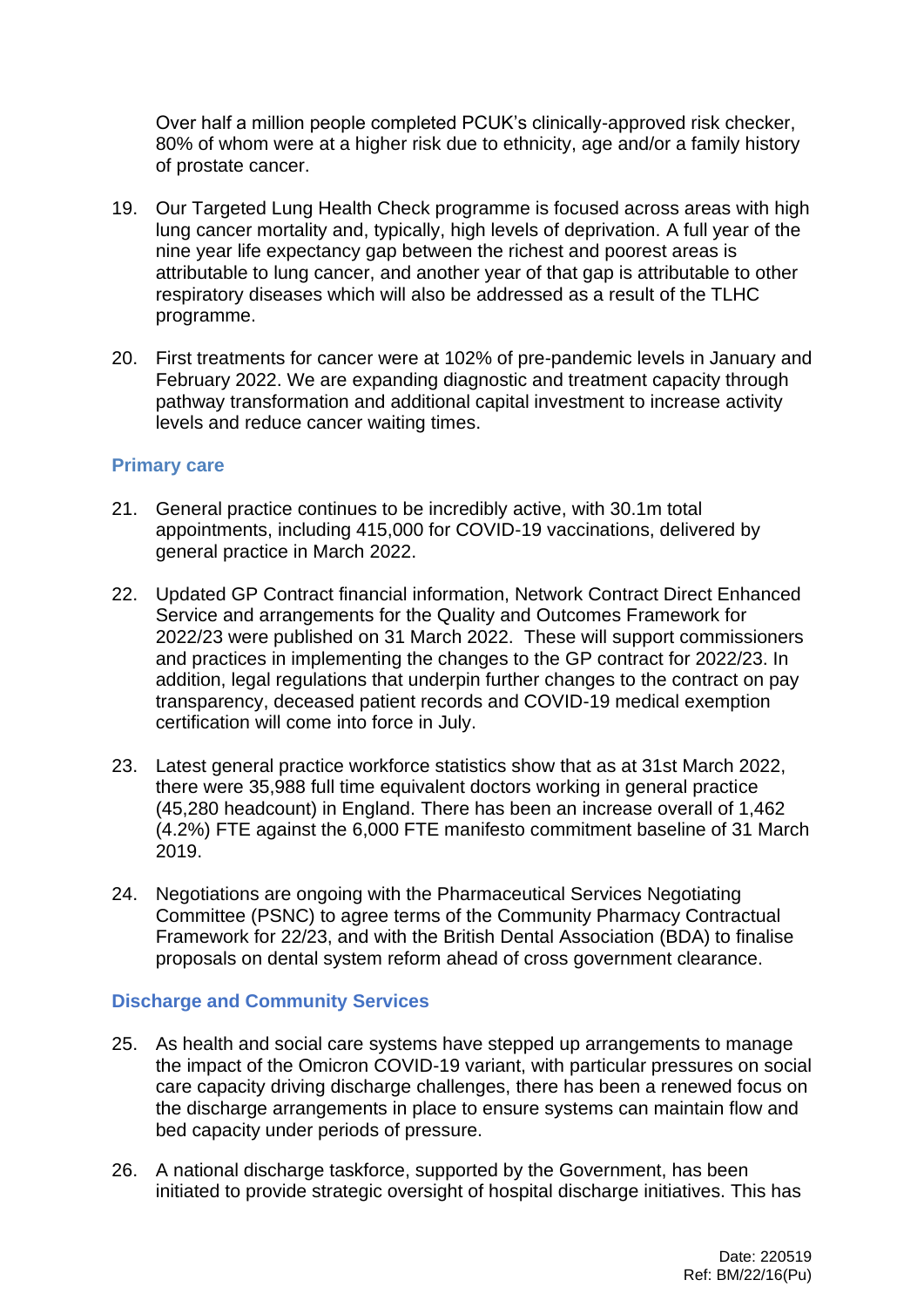included the development of a number of distinct but interrelated workstreams across health and care, underpinned by identification of a number of systems of focus. These areas have been identified through regional and national discussions and to identify key actions to support further improvements.

27. The community support services continue rollout of the two-hour crisis response standard for support at home, as first announced in the NHS Long Term Plan. Rollout is ahead of schedule with 40 ICSs having full geographic coverage 7 days a week from 8am to 8pm. Discussions are ongoing with the remaining ICSs to achieve full roll-out as soon as possible in 2022/23.

### **Mental Health**

- 28. Delivery continues at pace but pressures on mental health services remain high, resulting from the higher prevalence, complexity and rising acuity across a range of services.
- 29. Pressures are continuing to impact urgent and emergency mental health pathways, and inpatient capacity. Adult acute mental health bed occupancy has continued to be very high and consistently above 85%, while inappropriate out of area placements are at 61,245 in January 2022.
- 30. Funding was secured in the spending review settlement for 2022/23-2024/25 which we will use to ensure all areas of the country have mental health ambulances in operation, and to support adequate local system capacity to treat people close to home and in the least restrictive setting. This will take pressure off the urgent and emergency care pathway and reducing out of area placements.
- 31. The number of children and young people (CYP) accessing mental health support continues to rise (649,295 in January 2022), with an expectation that the trajectory will be recovered by year end. Demand on CYP Eating Disorder services remains much higher than pre-pandemic level (3,109 patients accepted for treatment in Q3 2021/22), which continues to prevent recovery of the CYP Eating Disorders Waiting Times Standards.
- 32. The number of patients accessing Improving Access to Psychological Therapies (IAPT) services increased from December (107,093 in January 2022) as did the IAPT recovery rate (49.7% in January 2022). This is below plans as a consequence of increased complexity in patients, the skill-mix of the IAPT workforce and increased pressures of the Omicron wave. For 2022/23 we are further incentivising workforce expansion by offering 100% salary support for an expansion post that reduces the historic shortfall in workforce expansion.
- 33. A key action for tackling health inequalities for people with Serious Mental Illness (SMI), and a priority for ICSs, is the delivery of physical health checks. In the 12 months to December 2021 around 184,000 people with SMI received a physical health check.
- 34. Workforce remains the biggest risk to service delivery, responding to operational pressures, and delivery of the Long Term Plan. NHS England & NHS Improvement and Health Education England (HEE) have set up a Task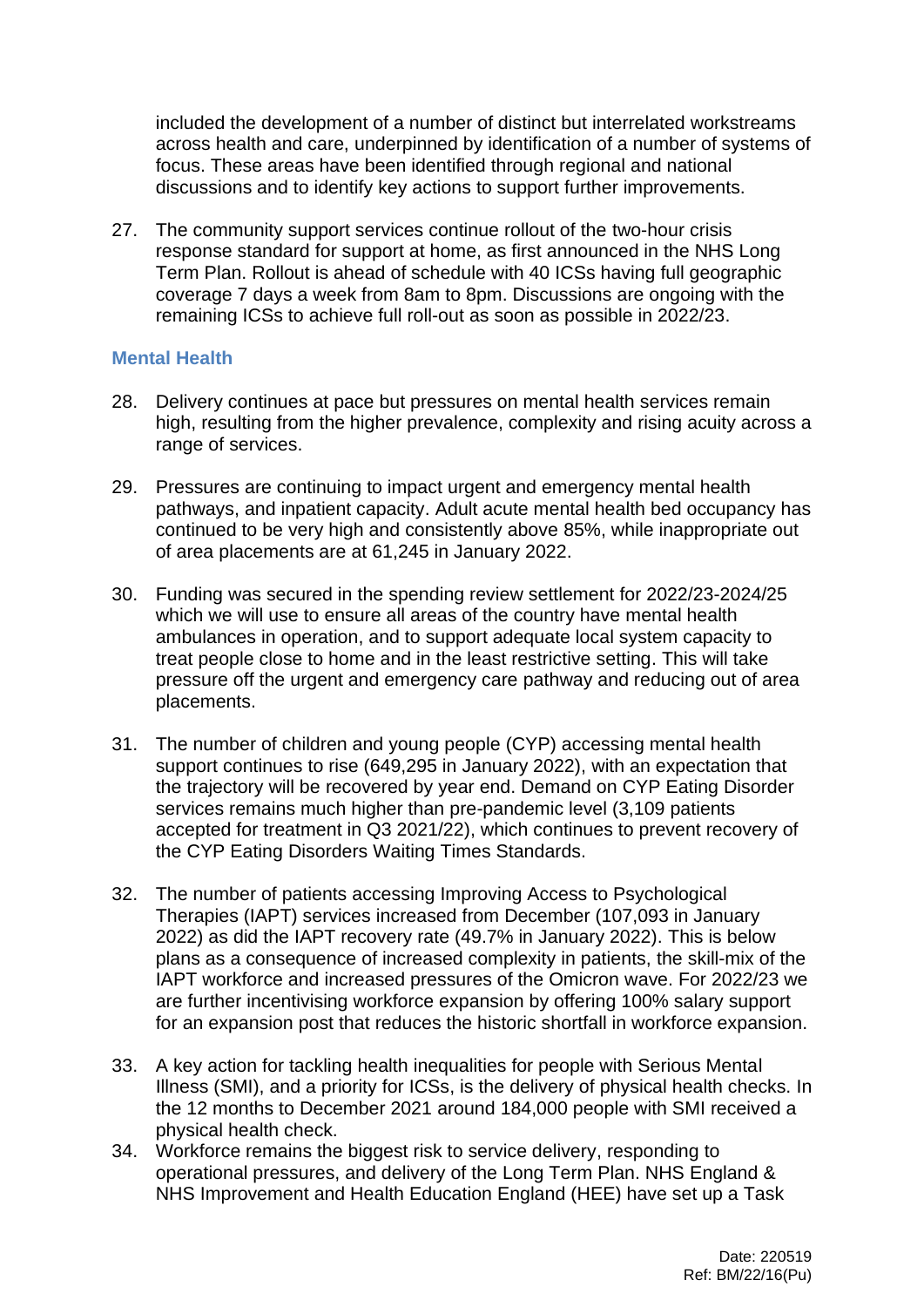and Finish group for workforce retention to support systems to reduce leaverrates. The work on HEE's Long Term Strategic Framework has also commenced.

35. The Government has published its call for evidence for its 10-year Mental Health and Wellbeing Plan which focuses on society-wide actions. The call for evidence closes on 7 July 2022.

## **Learning Disabilities and Autism**

- 36. At the end of February 2022, the number of people with a learning disability, autism or both in a mental health inpatient setting was 2,040 (1,850 adults and 190 children and young people - a 860 decrease from the March 2015 total). Further work is required to meet the NHS Long Term Plan commitments to reduce reliance on inpatient care, particularly for adults. There are now 27 areas that have a pilot or early adopter keyworker services for children and young people.
- 37. We continue work to address health inequalities experienced by people with a learning disability and autistic people including through learning disability annual health checks. By the end of February 2022, 58.4% of annual health checks had been completed for eligible patients aged 14 and above within the year; this compared with 40.5% by the end of Q3 in 2021 and GPs and practices have been working hard to ensure the most vulnerable in society are supported.
- 38. Systems continue to deliver LeDeR (learning from lives and deaths) reviews in challenging circumstances with many staff still being redeployed on COVID-19 work. LeDeR reviewers will be trained in intersectionality specifically race, religion and culture as part of LeDeR reviewer training by Q4 2022/23.

## **Screening and Immunisations**

- 39. The NHS Breast screening backlog has fallen considerably since October 2020. More women are currently in the process of being screened than at any time since the pandemic began. Targeted support is in place to support the few remaining challenged providers.
- 40. The NHS bowel cancer screening programme continues to deliver over the 65% uptake target due to the adoption of Faecal Immunochemical Test (FIT). The programme is ensuring that colonoscopy capacity is maximised and coordinated with any changes made in the symptomatic programme. The age extension to 56-year-olds has continued as planned and the extension to 58 year-olds commenced at the end of April 2022.
- 41. Additional colposcopy capacity continues to be arranged for the NHS cervical screening programme to address the fact there are a small number of colposcopy providers with waiting times for low grade referrals exceeding 10 weeks, compared to the programme standard of 6 weeks.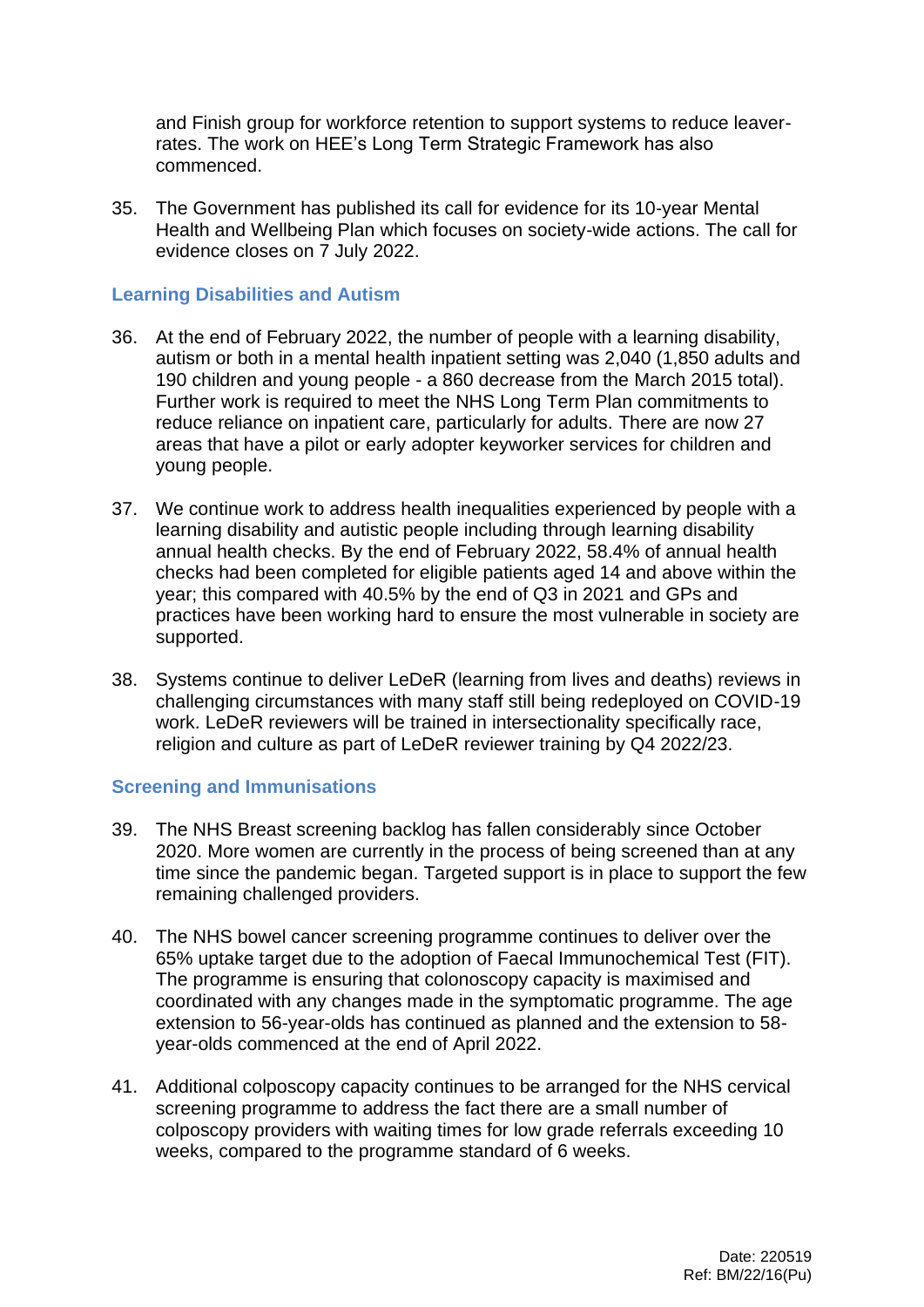- 42. We are working to increase uptake across all vaccination programmes to achieve optimum coverage levels and reduce regional variation in uptake. A Measles, Mumps and Rubella (MMR) campaign will commence in the next 3 months.
- 43. We are near completion with our preparations for the 22/23 flu season. The annual flu letter announcing cohorts for this year was published on 24<sup>th</sup> April. We are near completion with our preparations for the 22/23 flu season.
- 44. Opportunities for alignment and co-administration including catch up across all our vaccination programmes continues and the development of a long-term NHS Vaccination service has commenced.
- 45. All central directorates are working together to identify suitable data sources for use in the Core20Plus5 methodology in screening and immunisations to identify and address deprivation and ethnicity inequalities in uptake and coverage.

## **COVID-19 vaccination programme**

- 46. As of 03 May 2022, over 122.7 million covid-19 vaccinations were administered in England. This consisted of over 44.7 million first doses, 41.8 million second doses, 32.7 million booster/3rd doses and 3.4 million booster/4th doses. There remains good capacity across the network through all delivery models.
- 47. On our operational priorities, excellent progress continues to be made on the spring booster programme with over half of all those that will become eligible by the end of the programme now vaccinated (2.7 million). We continue to deploy a 'non urgent' offer, in line with JCVI advice to all non at risk 5-11-year olds through existing delivery models. We have now invited all parents of this cohort.
- 48. Our priorities for the rest of the year include significant work to progress future covid-19 planning in anticipation of interim JCVI advice. We are taking a clinically led collaborative approach working with regions and systems and alongside equalities leads, Public Health Directors and wider health colleagues to improve future deployment.
- 49. Work continues to increase uptake of the vaccination offer by pregnant women, non-age based high risk cohorts and ongoing work on increasing confidence in under-served communities like African and Black Caribbean as well as Pakistani communities to maximise uptake.
- 50. For the longer term, we are working alongside colleagues across the NHSEI public health commissioning and operations teams and with colleagues in NHSX and NHS Digital to design a vision and a future operating model that works across covid-19, flu and wider routine immunisations.

## **COVID-19 testing**

51. Over 45.7 million PCR tests have been reported by NHS and PHE pillar 1 laboratories, of which over 4.4 million are staff (including index cases) PCR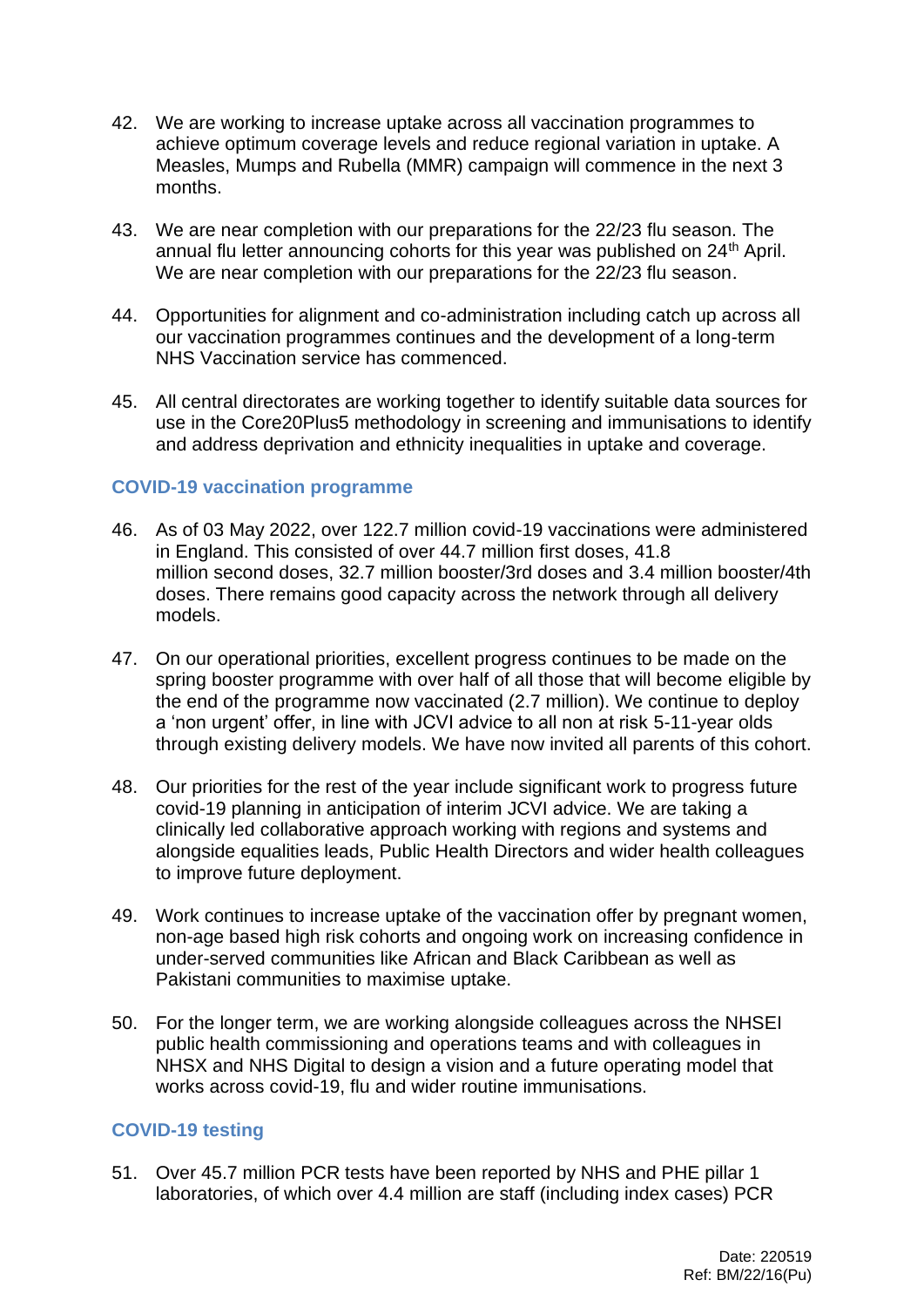tests. Turnaround times remain stable with 97% of pillar 1 NHS laboratory tests being reported within 24 hours.

52. The NHS remain at a steady state in the provision of PCR testing as commissioned by the UKHSA, with pillar 1 PCR testing committed capacity reported at 136,700 tests per day within the NHS.

### **Headline Financial Position**

## **2022/23 Financial Plans**

- 53. We are finalising plans for 22/23 with systems and providers. They will need to balance excepting the much higher inflation costs that have materialised since the Autumn Spending Review and December planning guidance.
- 54. The work with the NHS has identified that those excess costs total £1.5 billion. Table 1 sets out the core elements of those additional costs and we will fund additional costs through increased allocations to systems to cover these pressures.

|                            | Em   |                                                          |
|----------------------------|------|----------------------------------------------------------|
| Energy                     | 485  |                                                          |
| Care Market                |      | 350 linked to increases in local authority funded prices |
| <b>PFI</b> contracts       |      | 110 costs tied to RPI                                    |
| Other RPI-linked contracts | 125  |                                                          |
| Other                      | 280  |                                                          |
| Ambulance service          |      | 150 Flowers settlement, fuel + service pressures         |
| Total                      | 1500 |                                                          |

Table 1: inflation costs in excess of December planning assumptions

- 55. Systems will be required to agree to a number of conditions in return for the additional funding, including re-asserting controls over agency and bank spending, and consultancy costs. Elements of transformation and capital funding will also be dependent on finalising balanced financial plans.
- 56. Capital plans are already largely balanced and we have received HM Treasury approval for the programme business cases for EPR, diagnostic and elective capacity and so will be rapidly finalising the individual cases with systems for implementation.

# **21/22 Financial Position**

57. This report shows an aggregated financial position for commissioners and providers based on current reporting practices. The commissioner figures are presented on a non-ringfenced RDEL basis and include NHS England and Improvement central and corporate budgets. The provider figures are reported using Generally Accepted Accounting Principles on an adjusted financial position basis.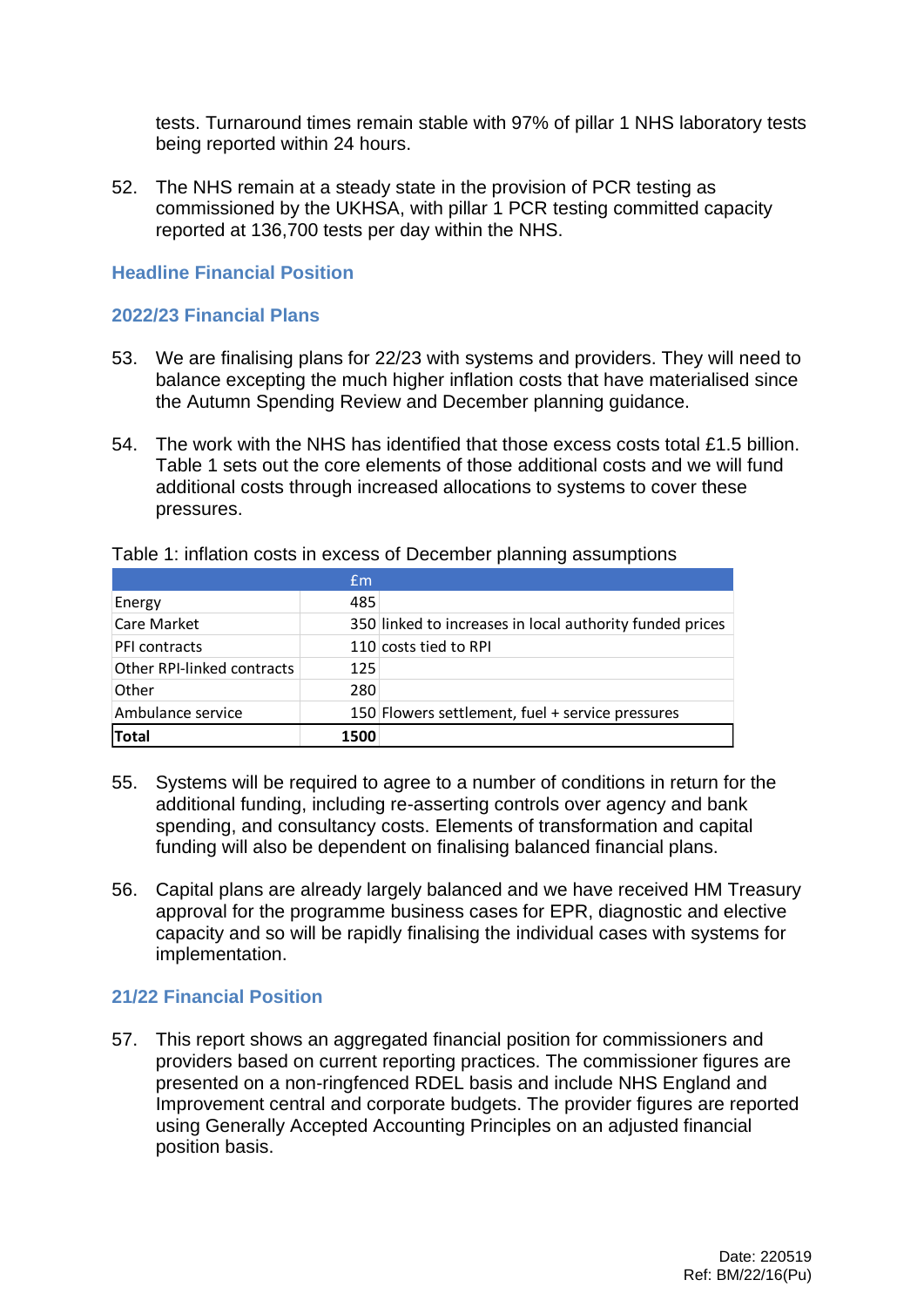- 58. The figures in this report are based on the draft accounts position and are therefore subject to adjustment during the external audit period.
- 59. Table 1 sets out the expenditure position to the end of March 2022 and shows a combined expenditure position of £149.6bn. The mandate of £150.9bn includes receipt of additional funding of £6.2bn largely in relation to the Elective Recovery Fund (ERF), the COVID vaccination programme and other ringfenced COVID budgets. Overall, the mandate total includes £6.1bn of ringfenced COVID budgets.
- 60. Compared to plan, the aggregate provider and commissioner position shows expenditure to be below plan by £1,219m (0.8%) of which £604m relates to ring-fenced COVID budgets, and £430m to technical adjustments. Overall systems have generated a surplus of £394m against allocated budgets.

|                                                         | In year    | <b>Outturn</b> |               |                    |            |
|---------------------------------------------------------|------------|----------------|---------------|--------------------|------------|
| <b>Expenditure Basis</b>                                | allocation | <b>Plan</b>    | <b>Actual</b> | Under/(over) spend |            |
|                                                         | Em         | Em             | Em            | Em                 | $\%$       |
| <b>Commissioning Sector</b>                             |            |                |               |                    |            |
| <b>Clinical Commissioning Groups</b>                    | 115,006.1  | 115,016.4      | 114,907.7     | 108.7              | 0.1%       |
| <b>CCG Total</b>                                        | 115,006.1  | 115,016.4      | 114,907.7     | 108.7              | 0.1%       |
| <b>Direct Commissioning</b>                             | 29,166.0   | 29,182.1       | 28,885.9      | 296.1              | 1.0%       |
| <b>Central Costs</b>                                    | 5,802.7    | 5,726.9        | 5,715.2       | 11.7               | 0.2%       |
| Provider Top Up                                         | 1,019.4    | 1,019.4        | 991.5         | 27.9               | 2.7%       |
| Technical & ringfenced adjustments                      | (129.4)    | (129.4)        | (287.3)       | 157.9              | 122.1%     |
| <b>Commissioner Total - non-ringfenced RDEL</b>         | 150,864.9  | 150,815.3      | 150,213.0     | 602.3              | 0.4%       |
| <b>Provider Sector</b>                                  |            |                |               |                    |            |
| Income including reimbursement                          |            | (109, 254.5)   | (114, 858.5)  | 5,604.0            | 5.1%       |
| Pay                                                     |            | 68,388.4       | 71,821.3      | (3,432.8)          | $(5.0\%)$  |
| Non Pay                                                 |            | 39,068.4       | 40,912.4      | (1,844.0)          | (4.7%)     |
| Non Operating Items                                     |            | 1,832.0        | 1,808.4       | 23.5               | 1.3%       |
| <b>Providers Total - Adjusted Financial Performance</b> |            | 34.3           | (316.5)       | 350.7              | 1,023.7%   |
| Adjustments for system performance (gains on disposals) |            | 15.4           | 21.3          | (5.9)              | $(38.0\%)$ |
| Providers Total - System level performance              |            | 49.7           | (295.2)       | 344.9              | 694.2%     |
| Technical adjustments                                   |            |                | (272.0)       | 272.0              |            |
| Providers total - Sector reported performance           |            | 49.7           | (567.2)       | 616.9              | 0.6%       |
| <b>Total combined position against Plan</b>             | 150,864.9  | 150,865.0      | 149,645.9     | 1,219.2            | 0.8%       |

61. £430 million of the underspend is presentational and is driven by technical adjustments against both CCGs (£158m) and Providers (£272 milion). These adjustments relate to accounting issues such as donated assets and the different accounting rules around departmental expenditure limits (DEL) and Annually Managed Expenditure (AME). These technical adjustments are larger than normal due to COVID.

## **Performance against COVID ring-fenced budgets**

62. £6.1 billion of the mandate related to ring-fenced budgets as part of the funding settlement agreed by HMT. Overall ring-fenced budgets have underspent by £604 million. The largest element of this underspend relates to the COVID vaccination programme. Final funding for the programme in 2021/22 was agreed during the Omicron wave and included prudent estimates for costs in December and January for accelerated roll out of the programme. These costs were lower than originally forecast resulting in the reported underspend.